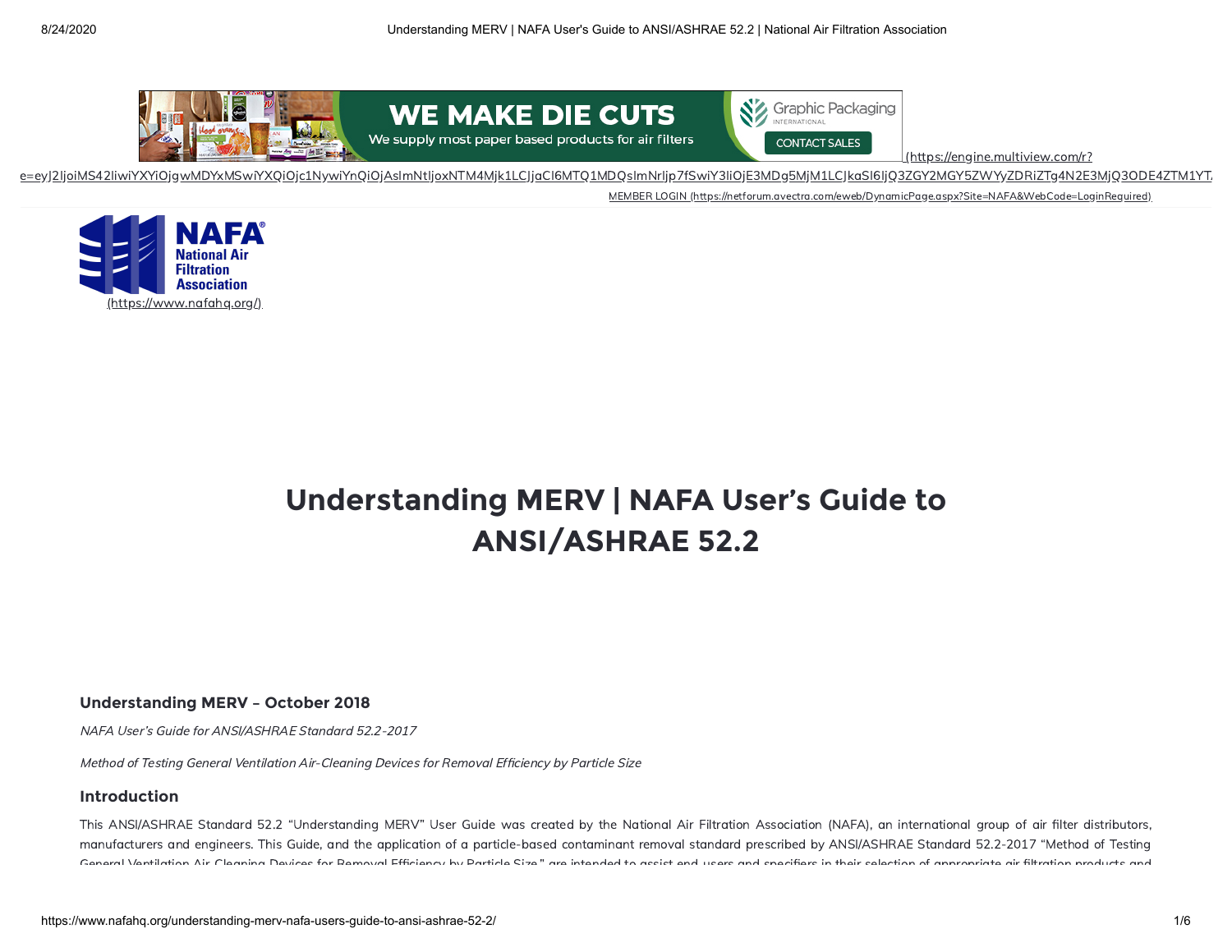General Ventilation Air-Cleaning Devices for Removal Efficiency by Particle Size, are intended to assist end-users and specifiers in their selection or appropriate air mitration products and understanding of the MERV values in the 52.2 test reporting.

## **ANSI/ASHRAE STANDARD 52.2**

ANSI/ASHRAE Standard 52.2 features many improvements over the 52.1 standard. In 2009 ANSI/ASHRAE 52.1 "Dust Spot" efficiency testing was removed from the standards while two other parts of the 52.1 Standard were adopted into the 52.2 Standard, allowing for 52.1 to be retired. The two parts of 52.1 adopted by 52.2 are "Arrestance" for determining MERV 1-4 and "Dust Holding Capacity." It should be noted that the ANSI/ASHRAE standard makes it clear that Dust Holding Capacity is reported as the total weight of synthetic loading dust captured by the air cleaning device over all of the incremental dust loading steps. This value should not be used to calculate the expected life of the device in use.

Some of the improvements found in the ANSI/ASHRAE 52.2 standard include:

- The use of mandatory (code) language, which enables the standard to be referenced by other codes that are developed.
- Where 52.1 expressed efficiency as an overall percentage, 52.2 expresses efficiency as a function of specific particle size.
- Seventy-two (72) data points are reduced into a single curve that typifies the minimum efficiency of a filter.

#### **TABLE 1: APPLICATION GUIDELINES**

| Intended Dust<br>MERV Std 52.2<br>Spot Efficiency<br>0.1521(1) | Particle Size<br>Average<br>Ranges<br>Arrestance | Typical<br>Applications | Typical<br><b>Filter Type</b> |
|----------------------------------------------------------------|--------------------------------------------------|-------------------------|-------------------------------|
|----------------------------------------------------------------|--------------------------------------------------|-------------------------|-------------------------------|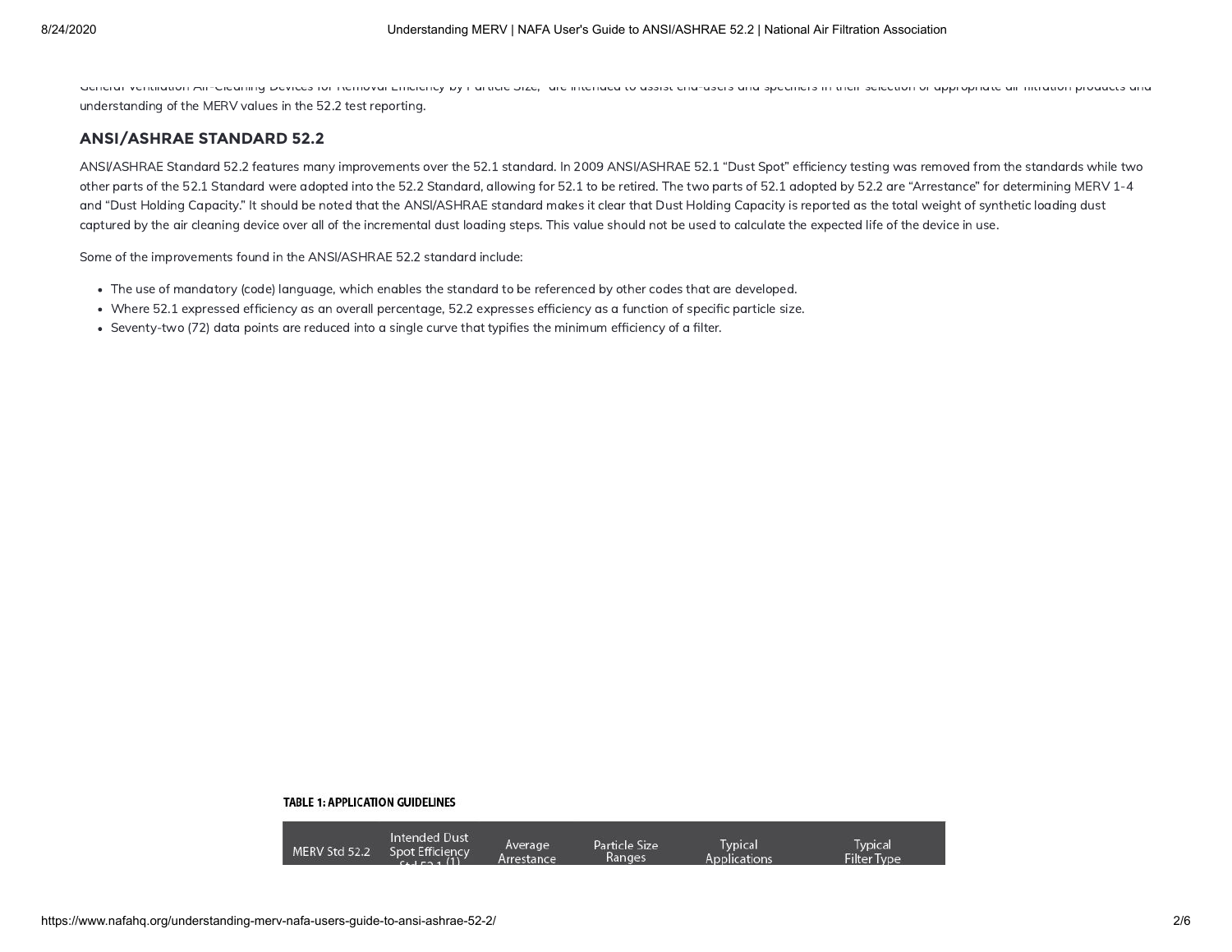|           | 30032.1       |            |                    |                                                                                                               |                                                                                                                                         |
|-----------|---------------|------------|--------------------|---------------------------------------------------------------------------------------------------------------|-----------------------------------------------------------------------------------------------------------------------------------------|
| $1 - 4$   | < 20%         | 60 to 80%  | $>10.0 \mu m$      | Residential/Minimum<br>Light Commercial/<br>Minimum<br>Minimum Equipment<br>Protection                        | Permanent / Self<br>Charging (passive)<br>Washable / Metal, Foam /<br>Synthetics<br>Disposable Panels<br><b>Fiberglass / Synthetics</b> |
| $5 - 8$   | $<$ 20 to 60% | 80 to 95%  | $3.0 - 10.0 \mu m$ | Industrial Workplaces<br>Commercial<br>Better / Residential<br>Paint Booth / Finishing                        | <b>Pleated Filters</b><br><b>Extended Surface Filters</b><br>Media Panel Filters                                                        |
| $9 - 12$  | 40 to 85%     | >90 to 98% | $1.0 - 3.0 \mu m$  | Superior/Residential<br>Better/Industrial<br>Workplaces<br>Better/Commercial<br><b>Buildings</b>              | Non-Supported / Pocket Filter<br>/ Rigid Box<br>Rigid Cell / Cartridge<br><b>V-Cells</b>                                                |
| $13 - 16$ | 70 - 98%      | >95 to 99% | $0.30 - 1.0 \mu m$ | Smoke Removal<br><b>General Surgery</b><br>Hospitals & Health Care<br>Superior/Commercial<br><b>Buildings</b> | Rigid Cell / Cartridge<br>Rigid Box / Non-Supported /<br><b>Pocket Filter</b><br><b>V-Cells</b>                                         |

Note: This table is intended to be a general guide to filter use and does not address specific applications or individual filter performance in a given application. Refer to manufacturer test results for additional information. (1) ANSI/ASHRAE 52.1 ranges are provided for reference only. The ANSI/ASHRAE 52.1 Standard was discontinued as of January 2009.

## **Standard 52.2 Test Procedure: How Data is Obtained:**

An air filter's performance is determined by measuring the particle counts upstream and downstream of the air-cleaning device being tested.

Particle counts are taken over the range of particle sizes six times, beginning with a clean filter and then after the addition of standard synthetic ASHRAE dust loadings for five additional measurement cycles.

A laboratory aerosol generator, which operates much like a paint sprayer, is used to create a challenge aerosol of known particle size in the air stream. This will generate particles covering the 12 required particle size ranges for the test (see Table 2). The challenge aerosol is injected into the test duct and particle counts are taken for each of the size data points.

The filter's performance, on each of the twelve particle sizes, during the six test cycles (a total of 72 value or calculated value) is determined. For each value or calculated value, the filtration efficiency is stated as a ratio of the downstream-to-upstream particle count. The lowest values over the six test cycles are then used to determine the Composite Minimum Efficiency Curve. Using the lowest measured efficiency avoids the misinterpretation of averaging and provides a "worst case" experience over the entire test.

The twelve size ranges are placed in three larger groups according to the following schedule: ranges 1-4 (or E1, which is 0.3 to 1.0 µm), ranges 5-8 (or E2, which is 1.0 to 3.0 µm), and ranges 9-12 (or E3, which is 3.0 to 10.0 µm). Averaging the Composite Minimum Efficiency for each of these groups will calculate the average Particle Size Efficiency (PSE), and the resulting three percentages (E1, E2, E3) are then used to determine the MERV.

Since the 2012 version, the MERV table has been changed to reduce MERV changes for small changes in E values. For filters that release particles after dust loading, the shedding penalty was removed, and a calculated release rate was added. The test humidity range was reduced to 45% ± 10%, and there are tighter specifications on the particle counters.

## **Minimum Efficiency Reporting Value (MERV)**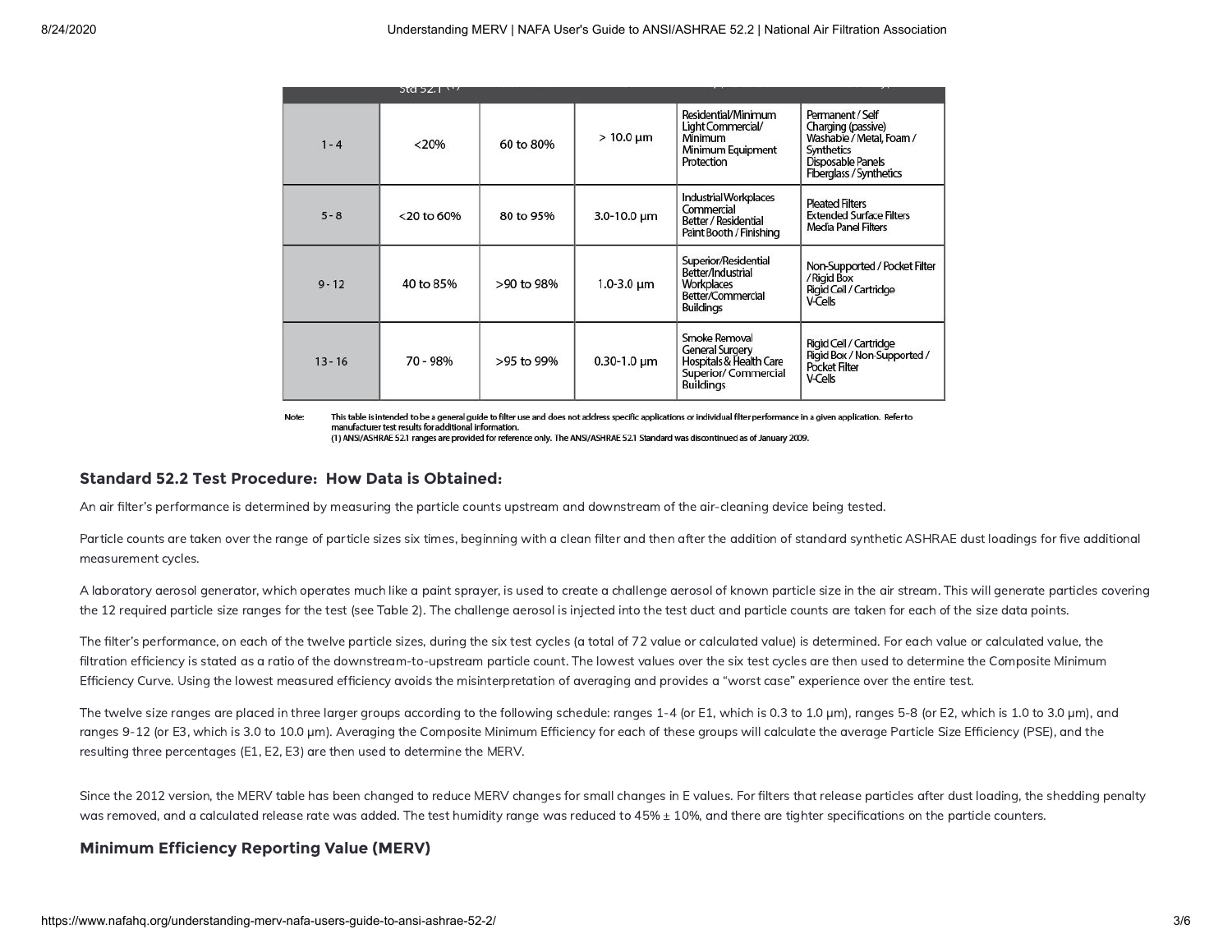An "overall" reporting value of a 52.2-evaluated air filter is the expression of the Minimum Efficiency Reporting Value (MERV). The MERV is a single number that is used, along with the air velocity at which the test was performed, to simplify the extensive data generated by the method of testing. MERV is expressed on a 16 point scale and is derived from the PSE for each of the three groups. (See Table 3: MERV Parameters.)

The average PSE for each of the three groups (E1, E2 and E3) is referenced against the Minimum Efficiency Reporting Value Parameters (see Table 3: MERV parameters). Move up the appropriate Range Group (E1, E2 and E3) on Table 3 and record the MERV to the left of the first true statement. Do this for all three groups.

| Range          | <b>Size</b>   | Group          |  |
|----------------|---------------|----------------|--|
|                | 0.30 to 0.40  |                |  |
| 2              | 0.40 to 0.55  | F1             |  |
| 3              | 0.55 to 0.70  |                |  |
| $\overline{4}$ | 0.70 to 1.00  |                |  |
| 5              | 1.00 to 1.30  |                |  |
| 6              | 1.30 to 1.60  | E <sub>2</sub> |  |
| 7              | 1.60 to 2.20  |                |  |
| 8              | 2.20 to 3.00  |                |  |
| 9              | 3.00 to 4.00  |                |  |
| 10             | 4.00 to 5.50  | F3             |  |
| 11             | 5.50 to 7.00  |                |  |
| 12             | 7.00 to 10.00 |                |  |

### TABLE 2: ANSI/ASHRAE 52.2 PARTICLE SIZE RANGES

#### **TABLE** 3: **MERV PARAMETERS**

| Standard 52.2                       | Composite Average Particle Size Efficiency, % in Size Range, |         |         |               |
|-------------------------------------|--------------------------------------------------------------|---------|---------|---------------|
| <b>Minimum</b><br><b>Efficiency</b> |                                                              | μm      |         | Average       |
|                                     | D <sub>2</sub>                                               | $D_{2}$ | $D_{2}$ | Arrestance, % |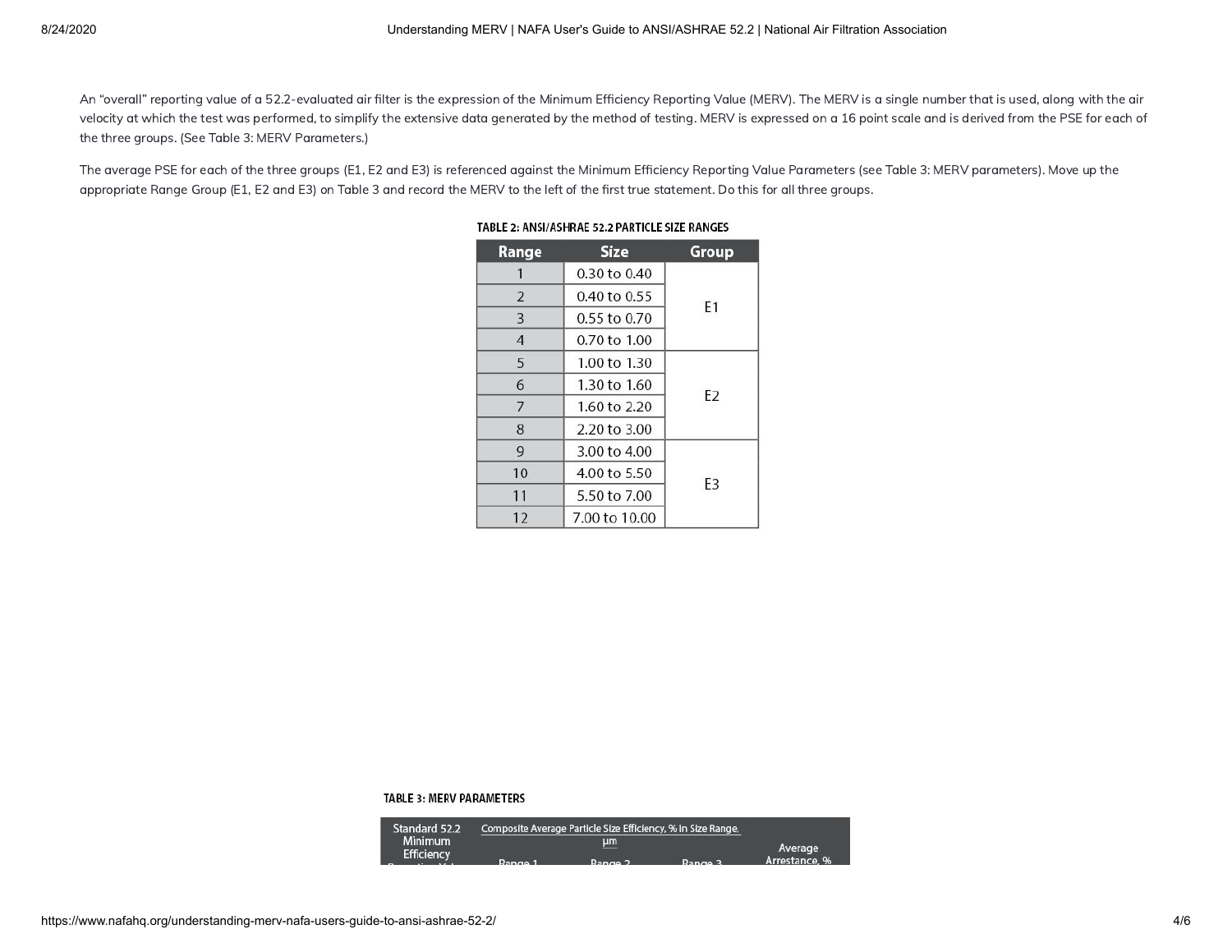| <b>Reporting Value</b><br>(MERV) | nanye n<br>$(0.3 - 1.0)$ | nange z<br>$(1.0 - 3.0)$ | nanye J<br>$(3.0 - 10.0)$ |                        |
|----------------------------------|--------------------------|--------------------------|---------------------------|------------------------|
| 1                                | n/a                      | n/a                      | E3 < 20                   | $A_{avg}$ < 65         |
| $\overline{2}$                   | n/a                      | n/a                      | E3 < 20                   | $65 \leq A_{avg} < 70$ |
| 3                                | n/a                      | n/a                      | E3 < 20                   | $70 \leq A_{avg} < 75$ |
| $\overline{4}$                   | n/a                      | n/a                      | E3 < 20                   | $75 \leq A_{avg}$      |
| 5                                | n/a                      | n/a                      | $20 \leq E3$              | n/a                    |
| 6                                | n/a                      | n/a                      | $35 \leq E3$              | n/a                    |
| $\overline{7}$                   | n/a                      | n/a                      | $50 \leq E3$              | n/a                    |
| 8                                | n/a                      | $20 \le E_2$             | $70 \leq E3$              | n/a                    |
| 9                                | n/a                      | $35 \le E_2$             | $75 \leq E3$              | n/a                    |
| 10                               | n/a                      | $50 \le E_2$             | $80 \leq E3$              | n/a                    |
| 11                               | $20 \leq E_1$            | $65 \le E_2$             | $85 \leq E3$              | n/a                    |
| 12                               | $35 \leq E_1$            | $80 \le E_2$             | $90 \leq E3$              | n/a                    |
| 13                               | $50 \leq E_1$            | $85 \le E_2$             | $90 \leq E3$              | n/a                    |
| 14                               | $75 \leq E_1$            | $90 \le E_2$             | $95 \leq E3$              | n/a                    |
| 15                               | $85 \leq E_1$            | $90 \le E_2$             | $95 \leq E3$              | n/a                    |
| 16                               | $95 \leq E_1$            | $95 \leq E_2$            | $95 \leq E3$              | n/a                    |

## **Standard Test Airflow Rates**

The Minimum Efficiency Reporting Value (MERV) must be stated with the air velocity at which the filter was tested. For example, if the filter was tested with an air velocity of 492 FPM and was found to be MERV 8, the filter's Minimum Efficiency Reporting Value would be MERV 8 @ 492 FPM. ASHRAE Standard 52.2 tests are to be conducted at one of seven airflow rates:

118 FPM (0.60 m/s) 246 FPM (1.25 m/s) 295 FPM (1.50 m/s) 374 FPM (1.90 m/s) 492 FPM (2.50 m/s) 630 FPM (3.20 m/s) 748 FPM (3.80 m/s)

## **Minimum Final Resistance**

The minimum final resistance shall be twice the initial resistance, or as specified. The choice of final pressure drop will change the dust holding capacity and possibly the arrestance such that care should be taken in comparing values. Designated final resistance values have been removed as several products have been designed with efficiencies for markets that will not support the higher pressure drops previously required.

## **Average Arrestance and Dust Holding Capacity (DHC)**

Arrestance and DHC values will be reported on all filters tested per 52.2 testing procedures and is the only value reported for MERV values 1 through 4.

## **Appendix J – added in 2008**